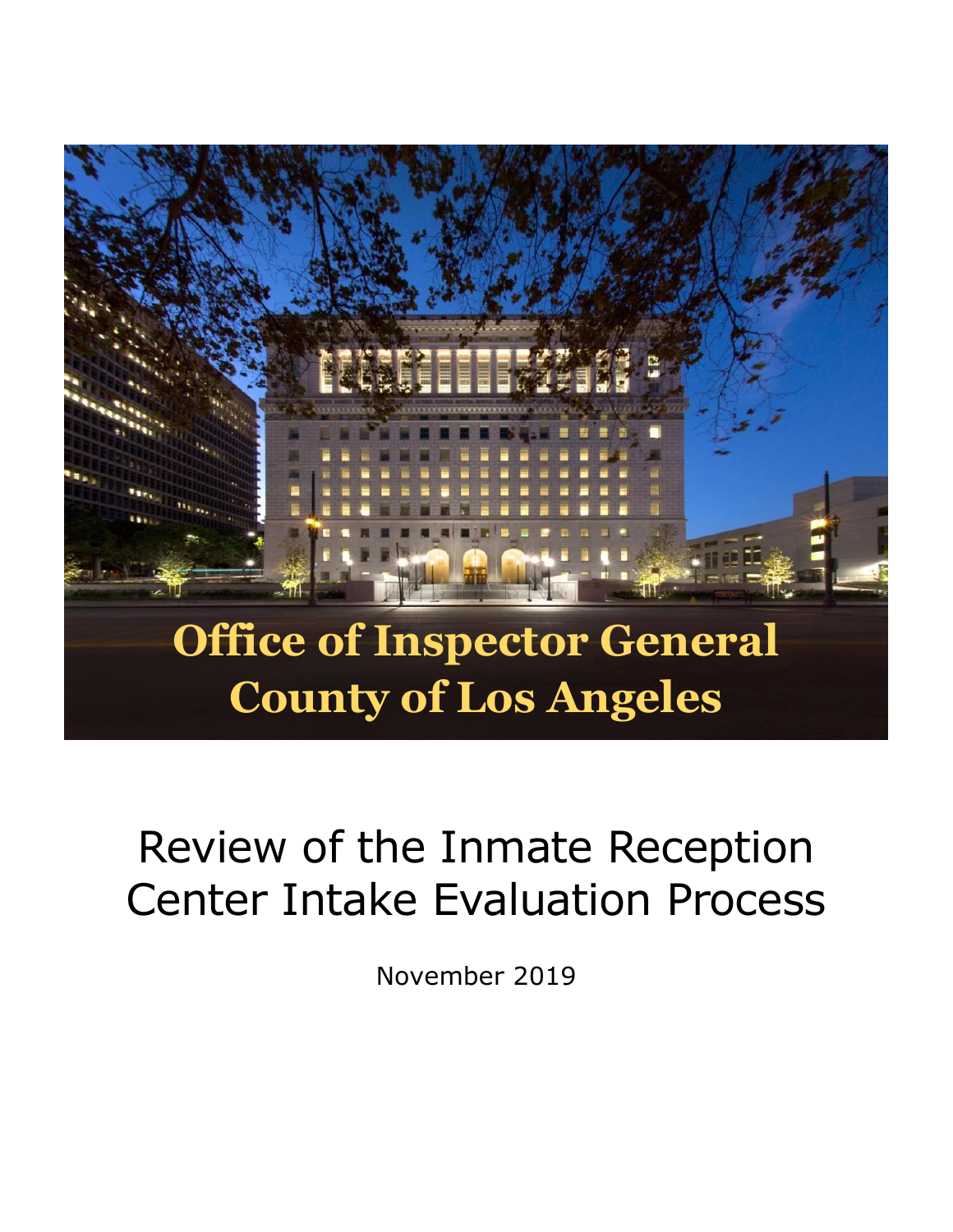# **TABLE OF CONTENTS**

| Medical Provider Staffing Shortages and Accountability Issues  6 |  |
|------------------------------------------------------------------|--|
|                                                                  |  |
|                                                                  |  |
|                                                                  |  |
|                                                                  |  |
|                                                                  |  |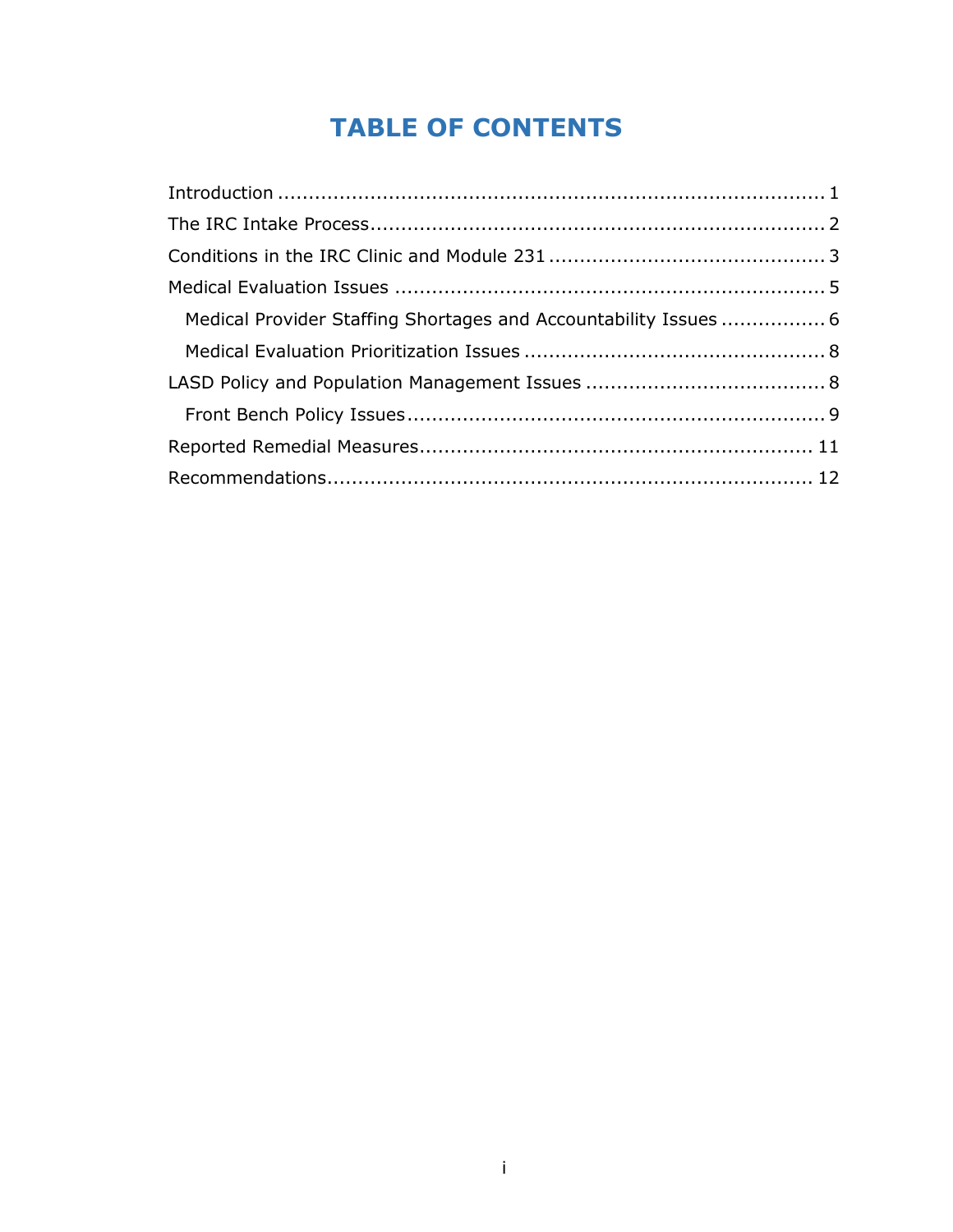# **Introduction**

<span id="page-2-0"></span>The Inmate Reception Center (IRC) of the Los Angeles County Sheriff's Department (LASD) is the entry point for all male prisoners into the County's jail system. <sup>1</sup> The IRC is responsible for receiving, searching, evaluating, and classifying incoming prisoners.<sup>2</sup> As a central component of the nation's largest jail system, the IRC processes an average of 250 prisoners each day. On busy days, the IRC may process as many as 500 prisoners in a twenty-four-hour period.

For over a decade, oversight agencies and advocates have reported on substandard conditions and excessive wait times for prisoner/patients at the IRC. In 2004, the Office of Independent Review<sup>3</sup> recommended that LASD "locate resources so that inmates seeking medical attention and housing in the jail do not languish in the holding areas of IRC."<sup>4</sup> In 2007, the U.S. District Court for the Central District of California held, in part, that absent exigent circumstances, prisoners "must be processed within a reasonable amount of time" which, "including any initial medical evaluation, should not take more than twenty-four hours, and, as technology improves, the time should decrease."<sup>5</sup>

In 2017, the County completed the consolidation of medical and mental health care under the Department of Health Services and created Correctional Health Services (CHS) in efforts to improve patient care in the jails, including the IRC. The Office of Inspector General (OIG) has repeatedly raised concerns about wait times and conditions in the IRC, and in July 2017, also reported on these issues.<sup>6</sup>

Substandard conditions largely arise in the clinic area of the IRC (IRC Clinic), where health care practitioners from CHS, with the assistance of Custody Division personnel for security and escorts, screen and evaluate patients for medical and mental health needs. Patients that require medical evaluations in the IRC Clinic may

j

 $<sup>1</sup>$  The term "prisoner" refers to male prisoners. Prisoners seeking or receiving health care services</sup> are referred to as "patients."

 $<sup>2</sup>$  The IRC is also responsible for processing releases, as well as maintaining court records,</sup> clothing, and property.

 $3$  The Office of Independent Review is a civilian oversight group that was contracted by the Los Angeles County Board of Supervisors from 2001 to 2014 to conduct comprehensive oversight of LASD and its jail facilities.

<sup>4</sup> Office of Independent Review, *Fourth Annual Report*, 51, October 2005,

https://oig.lacounty.gov/LinkClick.aspx?fileticket=-DMz64DyZMY%3d&portalid=18. <sup>5</sup> *Thomas v. Baca*, 514 F. Supp. 2d 1201, 1219 (C.D. Cal. 2007) (finding the existence of a custom of requiring prisoners to sleep on the floor in LASD jail facilities, and that this custom violated constitutional rights).

<sup>6</sup> *See* Los Angeles County Office of Inspector General, *Reform and Oversight Efforts Quarterly Report*, July 2017, at https://oig.lacounty.gov/Reports.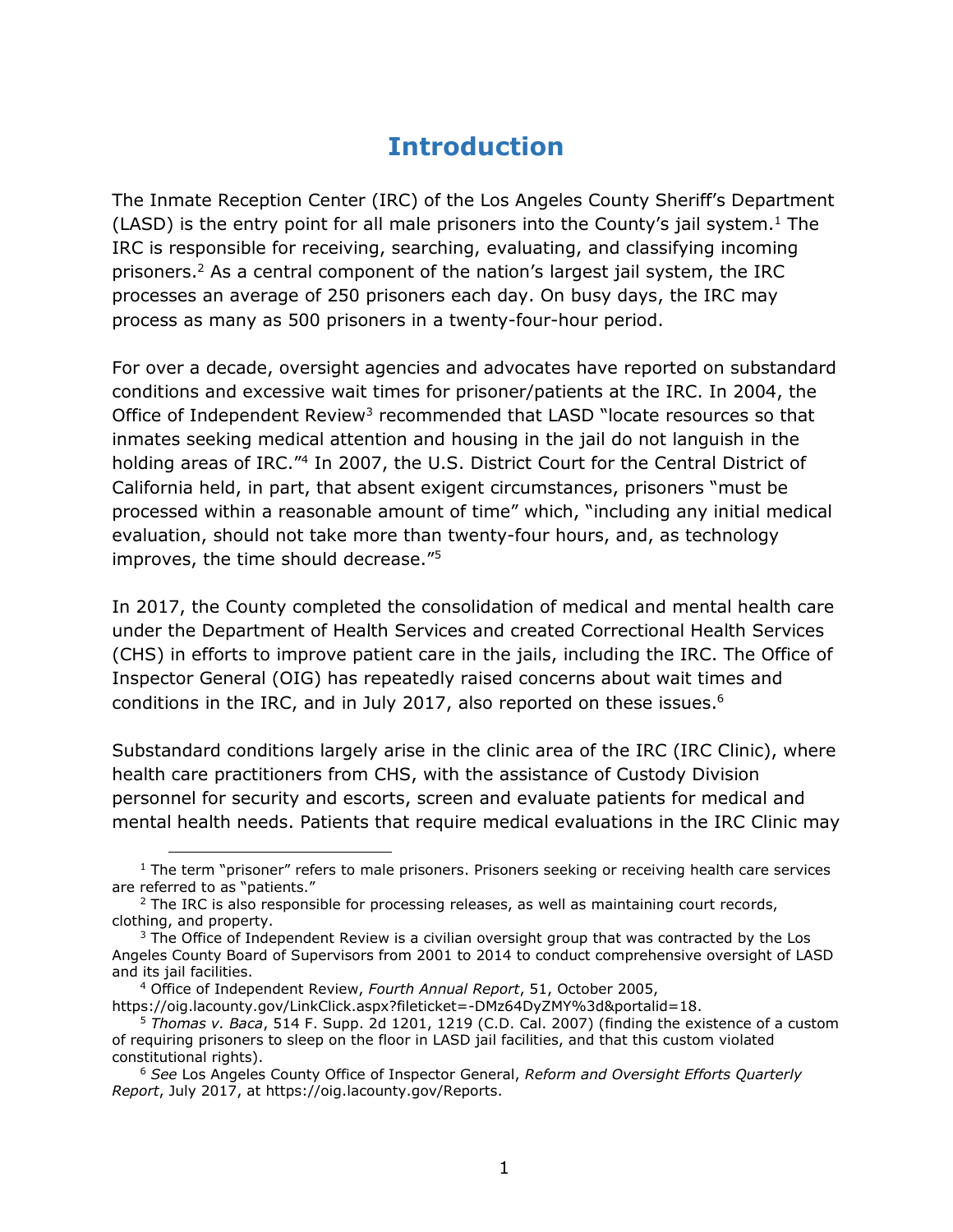encounter excessive wait times that have exceeded forty-eight hours in cramped and crowded quarters, resulting in sleep deprivation and posing safety risks for patients and staff.

Some of the patients subjected to the worst conditions are those who display the most serious medical or mental health symptoms. Patients who are at risk of or exhibit acute mental health distress are tethered with handcuffs to fixed chairs for the duration of the intake process.<sup>7</sup> Despite the reporting, recommendations, and frequent warnings by the OIG against long-term tethering, patients continue to encounter excessive wait times in unsanitary conditions while tethered to chairs. <sup>8</sup> At times, patients have remained tethered for nearly twenty-four hours.

Since the July 2017 report, OIG personnel have conducted approximately seventy site visits to the IRC and spoken with hundreds of prisoners/patients and LASD and CHS personnel. OIG personnel have analyzed relevant CHS and LASD policies, reviewed force incidents, and closely monitored intake procedures, including wait times at each stage in the process. OIG personnel have also met with LASD and CHS executive leadership and communicated in detail OIG recommendations for improvement and concerns about the danger to patients and staff if deficiencies are not remedied.

## **The IRC Intake Process**

<span id="page-3-0"></span>The IRC receives prisoners from various locations throughout the state, most of whom are transported to the IRC from Los Angeles County courts. When the courts recess each day, the LASD Court Services Transportation Bureau transports newly remanded prisoners on buses, which typically arrive at the IRC in the late afternoon and evening hours. Other incoming prisoners arrive directly after arrest or are transported from local law enforcement station lockups, state prisons, and local hospitals. Upon arrival, prisoners are searched, booked, and classified based on security and institutional needs.<sup>9</sup> Prisoners are then required to shower and are issued jail clothing before proceeding to the IRC Clinic for a health screening.

At the IRC Clinic, nurses administer a screening questionnaire to identify any urgent, emergent, or continuing medical and mental health needs. The screening questionnaire is also used to identify several risk factors such as suicidal ideation, intoxication, and medication or street drug use. Patients who are identified as

 $\overline{a}$ 

 $7$  Bathroom breaks are permitted as discussed below.

<sup>8</sup> *See* Los Angeles County Office of Inspector General, *[Overview and Policy Analysis of Tethering in](https://oig.lacounty.gov/Portals/OIG/Reports/Overview%20and%20Policy%20Analysis%20of%20Tethering%20in%20Los%20Angeles%20County%20Jails.pdf?ver=2017-02-21-071752-200)  [Los Angeles County Jails](https://oig.lacounty.gov/Portals/OIG/Reports/Overview%20and%20Policy%20Analysis%20of%20Tethering%20in%20Los%20Angeles%20County%20Jails.pdf?ver=2017-02-21-071752-200)*, June 2016, at https://oig.lacounty.gov/Reports.

<sup>&</sup>lt;sup>9</sup> Prisoners that are not in stable medical condition upon arrival will not be admitted to the IRC and are instead transported to a local hospital for immediate medical care.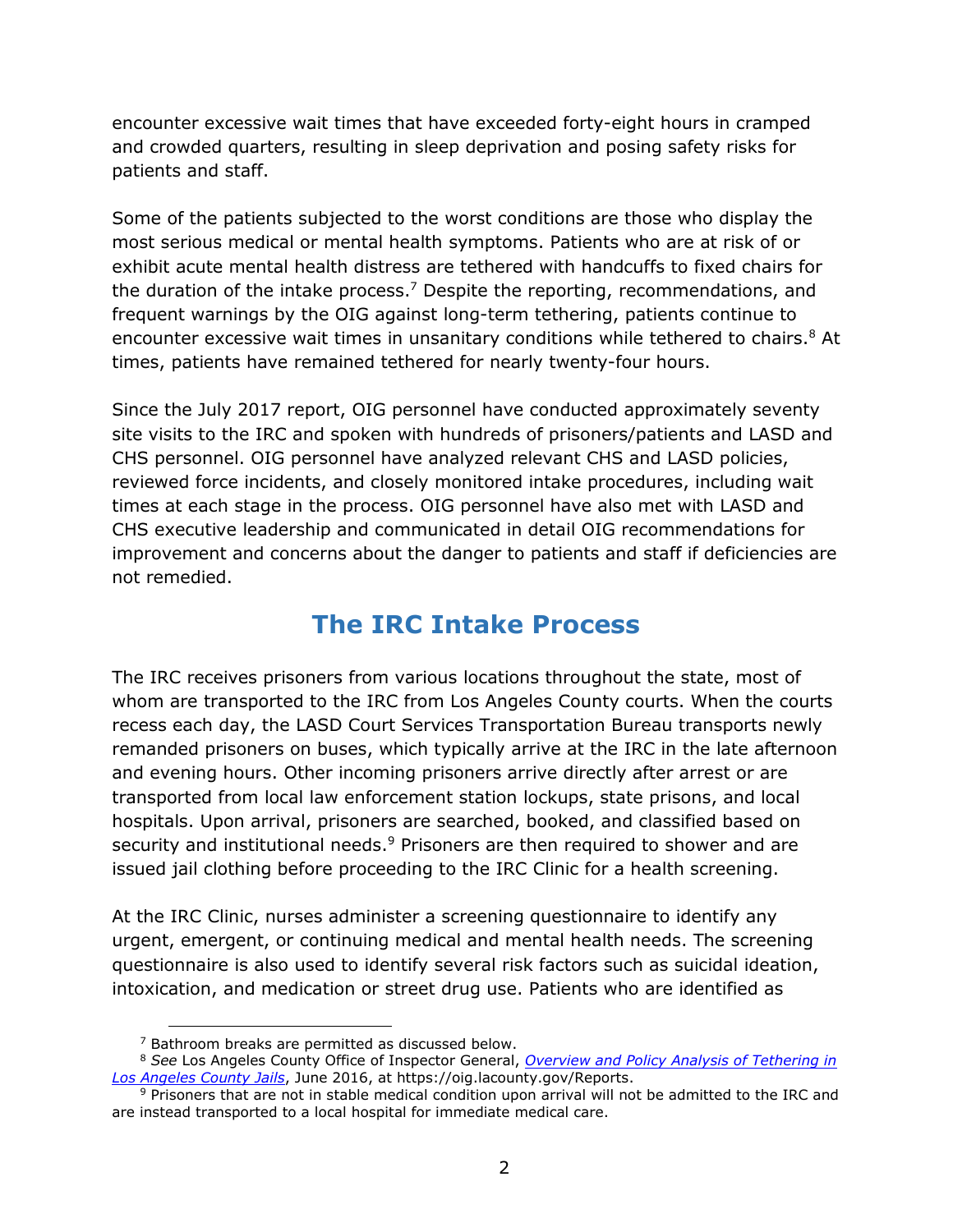requiring urgent medical care or who are at risk for life-threatening withdrawals are diverted for immediate attention. Patients with no apparent medical or mental health needs who answer "no" to all screening questions are placed in holding cells pending transfer to permanent housing. All other patients are required to remain in the IRC Clinic for medical and/or mental health evaluations.

Since the IRC was designed to serve as a temporary holding facility, only narrow metal benches and plastic chairs are available for seating in the clinic area. Patients routinely encounter excessive wait times and substandard conditions at this stage in the intake process.

The high volume of incoming patients and long wait times resulted in the creation of Module 231, a dedicated IRC Clinic overflow located in the Twin Towers Correctional Facility (TTCF). CHS and Custody Division personnel make efforts to transfer patients to Module 231 when IRC Clinic wait times exceed sixteen hours or when additional clinical attention is required. While Module 231 is considered temporary housing, it nonetheless offers patients access to beds, showers, and limited programming for the duration of the intake process. A team of medical and mental health providers is assigned to Module 231 to complete intake evaluations.

# <span id="page-4-0"></span>**Conditions in the IRC Clinic and Module 231**

Over the course of the last two years, the OIG has frequently encountered patients who were required to wait in the IRC Clinic for more than twenty-four hours. On multiple occasions, patients waited for more than forty-eight hours. Most patients who experienced excessive wait times were pending medical evaluations; however, some were pending mental health evaluations or transfers to permanent housing locations.

Since most arrivals occur in the late afternoon and evening hours, patients who require evaluations are likely to face long wait times that extend through the night. As a result, these patients must either remain awake throughout the intake process or sleep while sitting upright on narrow metal benches and plastic chairs or lying down on the concrete floor. During regular site visits, OIG personnel have observed patients lying or sleeping on concrete floors.

Patients who exhibit or verbalize suicidal ideation, are in the midst of a mental health crisis, or who require direct observation are identified as "high risk" and are tethered with handcuffs to fixed chairs in the Front Bench Area of the IRC Clinic for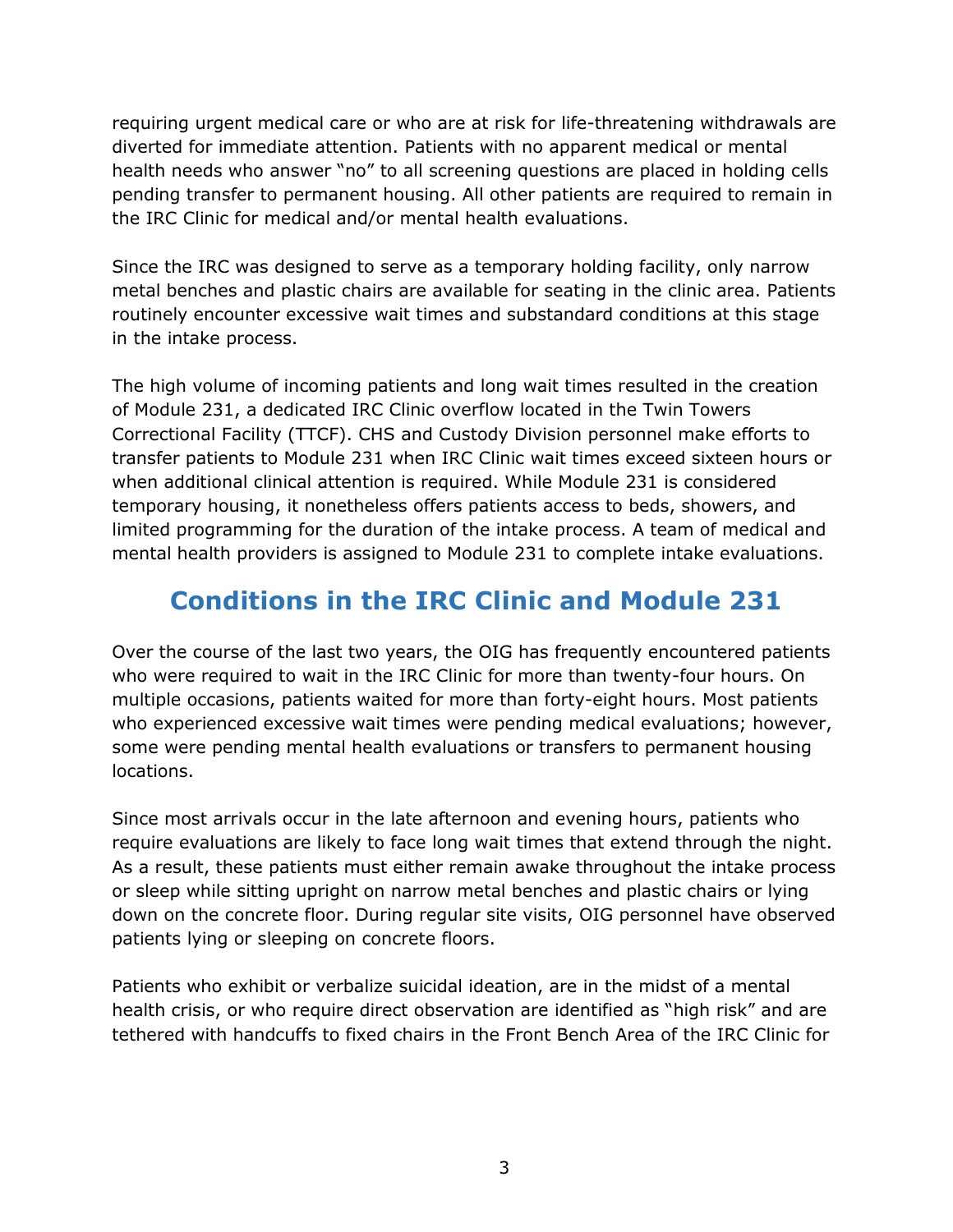the duration of the intake process.<sup>10</sup> Wait times for patients in the Front Bench Area have regularly exceeded eight hours and at times twelve hours. In August 2019, at least two tethered patients remained in the Front Bench Area for nearly twenty-four hours. Although prisoner-workers clean the Front Bench Area, and LASD has installed padded chairs for Front Bench Area patients, OIG personnel have observed unsanitary conditions, including urine and feces, on multiple occasions.

The OIG collected wait time information for some tethered patients on twelve days between May 29, 2019, and June 13, 2019. <sup>11</sup> For the days reviewed, at least twenty-eight patients were tethered up to four hours. At least thirty-five patients were tethered up to eight hours. At least fifteen patients were tethered up to twelve hours. At least six patients were tethered up to sixteen hours. Finally, at least three patients were tethered for over sixteen hours. The following chart reflects the number of tethered patients in the Front Bench Area by elapsed time on the days reviewed:



<sup>-</sup><sup>10</sup> *See* Custody Services Division Inmate Reception Center, Unit Order 8-40/002.00, Fixed Restraint of an Inmate.

 $11$  LASD does not retain aggregate wait time information due to data system limitations. As a result, the information collected reflects point-in-time snapshots of Front Bench Area wait times that were retrieved on weekdays between 6:00 a.m. and 3:00 p.m. Values reflect the number of hours patients had remained tethered to chairs in the Front Bench Area as of the time the snapshot was generated. They do not reflect the total number of hours patients remained tethered after the snapshot was generated, and they do not reflect all patients who were tethered in the Front Bench Area during the twelve days.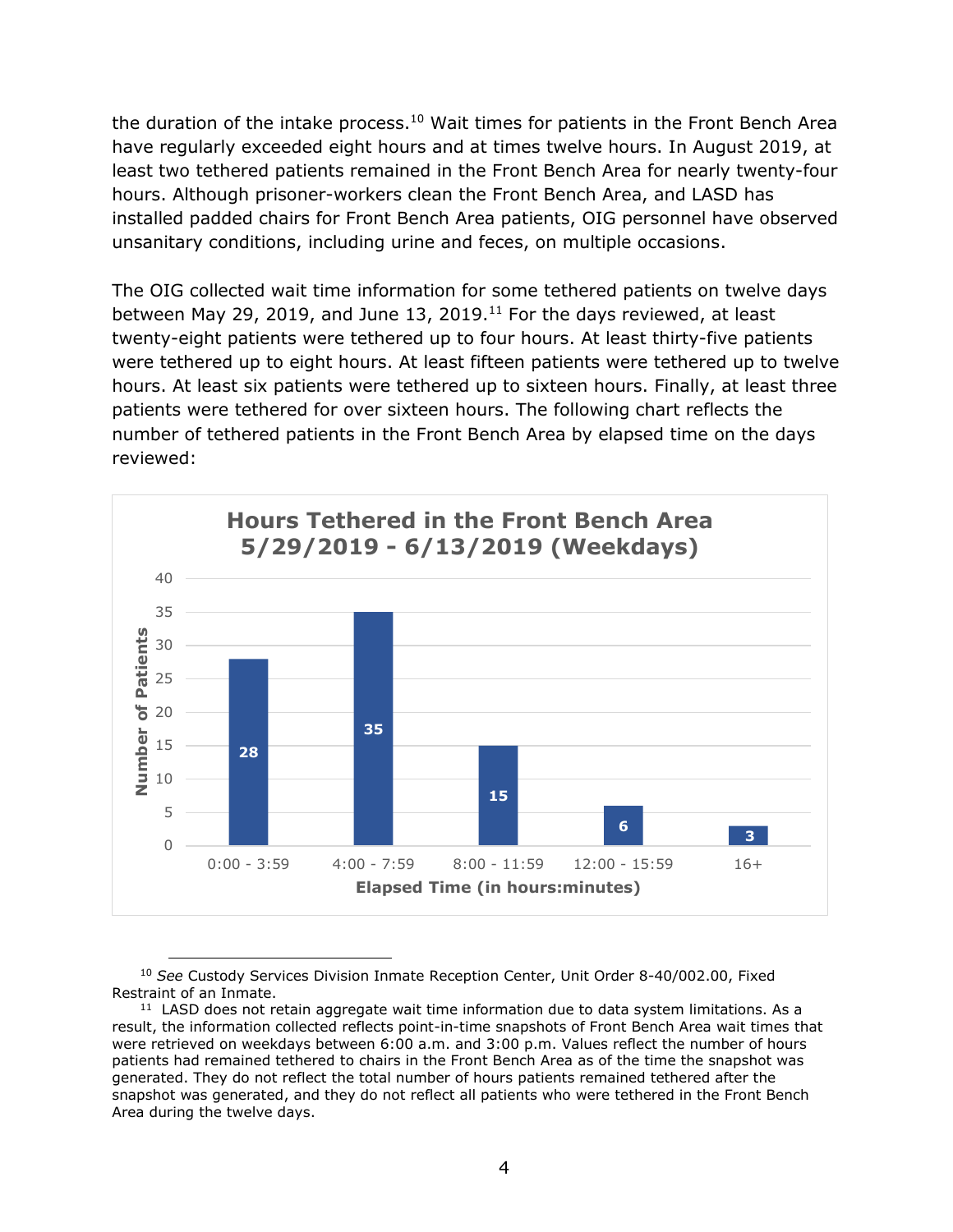Patients who are classified with special housing needs may face additional wait times as a result of jail overcrowding. OIG personnel have identified several instances where patients with special housing needs, such as High Observation Housing (HOH) or administrative segregation, were required to remain in the IRC until appropriate housing is available. For example, on June 3, 2019, OIG personnel observed a patient who had been cleared for housing and was waiting in the Front Bench Area for transfer to HOH. Custody Division personnel reported that the HOH modules had reached capacity, and that the patient was required to remain tethered in the Front Bench Area for several additional hours until appropriate housing cleared.

Long wait times, cramped quarters, unsanitary conditions, and sleep deprivation frustrate waiting patients and appear to increase the risk of prisoner-on-prisoner and prisoner-on-staff violence. OIG personnel have reviewed multiple use-of-force incidents from the IRC Clinic, several of which reportedly stemmed from frustration by patients with excessive wait times. The OIG has also reviewed use-of-force incidents involving returning prisoners who refused to enter the IRC Clinic due to previous encounters with lengthy wait times.

Patients who are transferred to Module 231 must regularly wait for days before being evaluated. The OIG learned of several patients who had recently waited for more than four days before receiving evaluations. In one instance, a paraplegic patient was evaluated and ordered housing in the Correctional Treatment Center (CTC). Because no CTC beds were immediately available, the patient waited in Module 231. The patient suffered from serious pressure ulcers and was reportedly unable to transfer between a bunk and a wheelchair or to operate a wheelchair on the patient's own. The patient was confined to a regular jail bunk and can be seen on CCTV laying virtually still for much of the four days. When the patient required transfer to court or other movement, the patient was assisted by prisoner-workers. Otherwise, the patient would remain on the bunk, including during mealtimes when the patient can be seen eating while lying on the patient's stomach.

## **Medical Evaluation Issues**

<span id="page-6-0"></span>The increasing population of patients who suffer from medical and mental health conditions poses substantial challenges to managing the IRC Clinic. As of December 2018, CHS reported that approximately eighty percent (80%) of incoming prisoners are initially identified as having medical or mental health issues, the majority of which require medical evaluations. Yet, there are several identified systemic and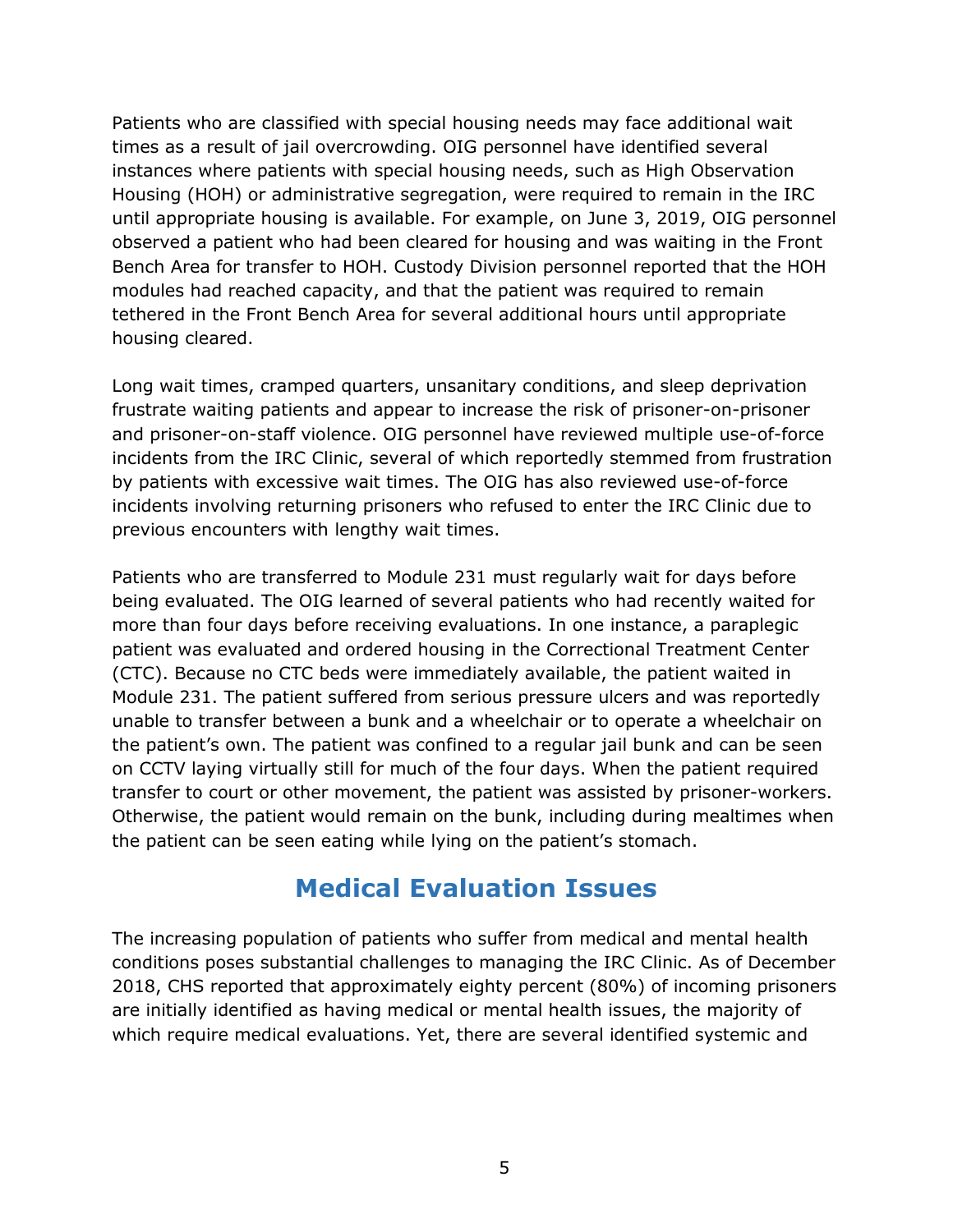operational deficiencies that hinder the pace of medical evaluations.<sup>12</sup> Since LASD does not transfer patients to permanent housing until all required evaluations are completed, the medical evaluation process is currently the primary point of congestion in the IRC intake process.

#### <span id="page-7-0"></span>Medical Provider Staffing Shortages and Accountability Issues

Both CHS and Custody Division personnel frequently cite insufficient medical provider staffing as the chief cause of backlogging, excessive wait times, and overcrowding in the IRC Clinic. The medical providers, consisting of medical doctors, nurse practitioners, and physician assistants, are responsible for conducting medical evaluations and clearing patients for housing based on identified medical needs. CHS reports that the IRC Clinic maintains four stations that may be used to conduct medical evaluations. Despite space for four, CHS has staffed most shifts with two medical providers. At times, more than 200 patients await evaluations in the IRC Clinic with more arriving throughout the day. Two medical providers are inadequate to evaluate and clear the new arrivals, let alone clear the backlog of patients from previous shifts. In addition, CHS does not have a contingency plan for medical provider leaves and unexpected absences. Because CHS does not staff on-call providers, absences exacerbate backlogging that may take several days to clear.

In August 2019, the IRC Clinic was staffed with only one medical provider for four consecutive shifts spanning nearly two days, reportedly due to leaves. By the end of the fourth shift, twenty patients were tethered in the Front Bench Area. One patient's wait time in the Front Bench Area exceeded twenty-four hours, approximately nineteen of which were pending medical evaluation. As backlogging in the IRC Clinic worsened, CHS nurses attempted to send patients with excessive wait times to Module 231, which reportedly reached capacity. As a result, CHS requested that small batches of patients be transferred to Urgent Care in TTCF to receive medical evaluations from Urgent Care providers. LASD reports that IRC leadership had concerns but agreed to dedicate personnel for the moves, despite greater staffing needs in the dangerously crowded IRC Clinic. Approximately five patients were transported to Urgent Care accompanied by Custody Division

 $\overline{a}$  $12$  On September 3, 2015, the U.S. District Court for the Central of California approved a stipulated agreement between the U.S. Department of Justice and the LASD requiring, in part, adequate mental health care and related services, which includes several provisions related to the IRC intake process. An independent monitor assesses and reports on implementation progress. As a result, LASD and CHS have made significant progress in addressing systemic issues in the IRC Clinic's mental health screening and evaluation process. *See United States v. County of Los Angeles*, Case No. 2:15-cv-05903-DDP (C.D. Cal. 2015).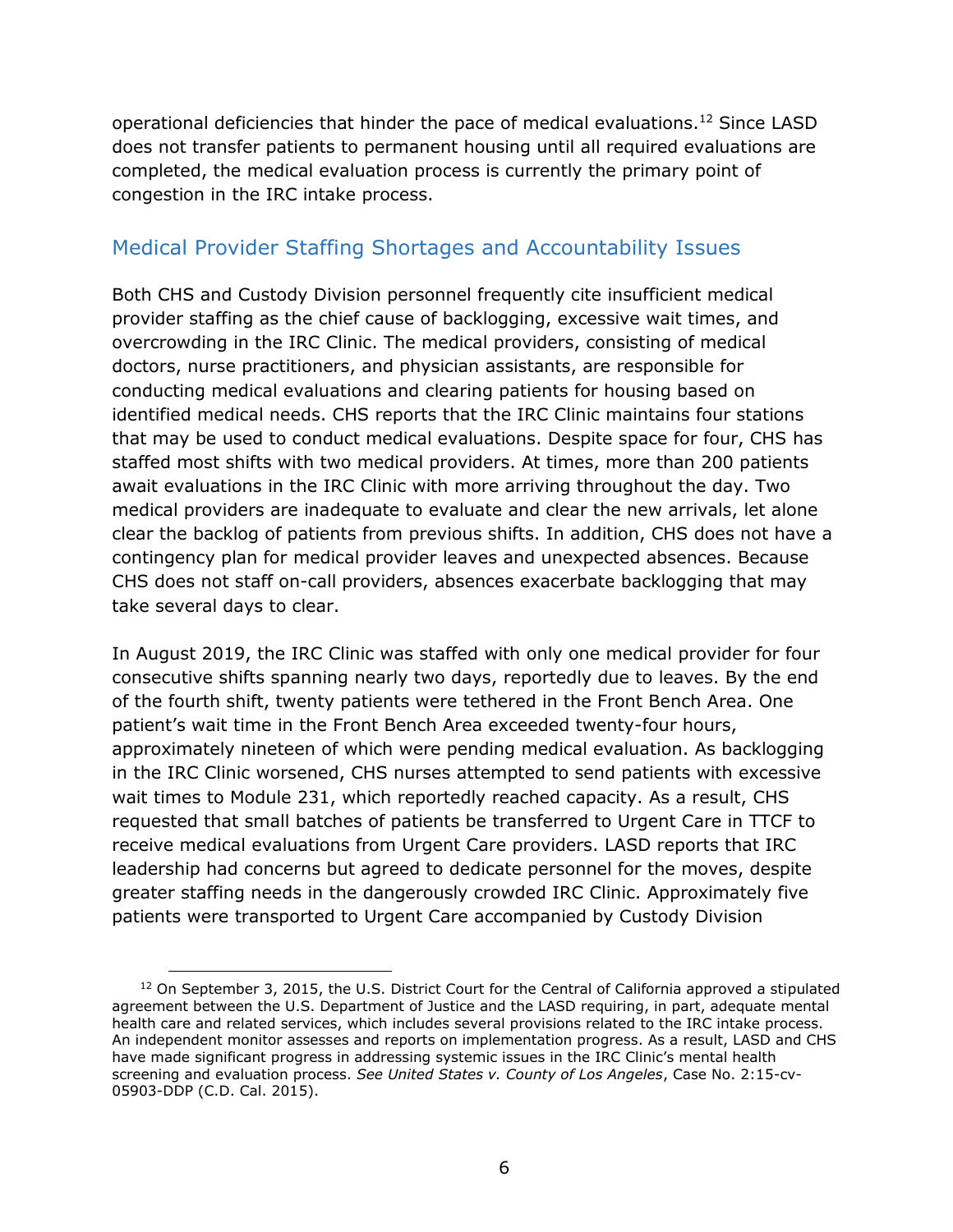personnel throughout.<sup>13</sup> Because Urgent Care providers prioritize care of patients with more urgent medical needs, Custody Division personnel reported that only three patients were evaluated in the span of approximately four hours. CHS and LASD have since implemented a pilot program to transfer certain patients to Urgent Care for medical evaluations. The OIG has ongoing concerns about the pilot program, discussed in more detail below.

Adequate medical provider staffing in the IRC Clinic would alleviate significant backlogging in Module 231 also. If the IRC Clinic is sufficiently staffed, most patients would receive timely medical evaluations and be cleared for permanent housing without requiring transfer to Module 231. This would allow the module to function as a proper overflow area for unexpected surges in incoming patients rather than as a de facto extension of the IRC Clinic.

CHS reports there are substantial barriers to achieving ideal staffing levels of medical providers in the IRC Clinic and system-wide. CHS leadership reports that existing staffing needs cannot be met without an approved staffing model and increased departmental budget and that it has ongoing challenges with recruitment and retention of quality medical providers.

CHS leadership maintains that it cannot staff the IRC Clinic based solely on peak patient load. However, it does not appear that CHS has completed a demandcapacity analysis or determined or met staffing needs based even on daily average patient load. Despite frequent discussions regarding poor medical care and substandard conditions, current provider staffing levels remain inadequate to accommodate current patient loads. Determining what constitutes a sufficient number of medical providers in the IRC Clinic for each shift to ensure an optimal pace of evaluations may require additional analysis, which CHS must prioritize. CHS is working to improve system-wide patient care, but it should not allow current patients to suffer in the interim.

Finally, there is a large discrepancy between the number of evaluations conducted by individual medical providers per shift. Some medical providers are reported to regularly see fewer than six patients in an eight-hour shift, while one provider regularly sees more than forty and recently saw sixty-four patients in a single shift. On several occasions, the OIG has recommended that CHS conduct additional analysis to determine whether the providers who see many patients are providing adequate care and whether those who see few patients are truly inefficient. Either

<sup>-</sup><sup>13</sup> When Custody Division personnel transport IRC patients to Urgent Care for evaluations, they are required to remain with the patients until they are seen and then escort them to their next or final housing locations.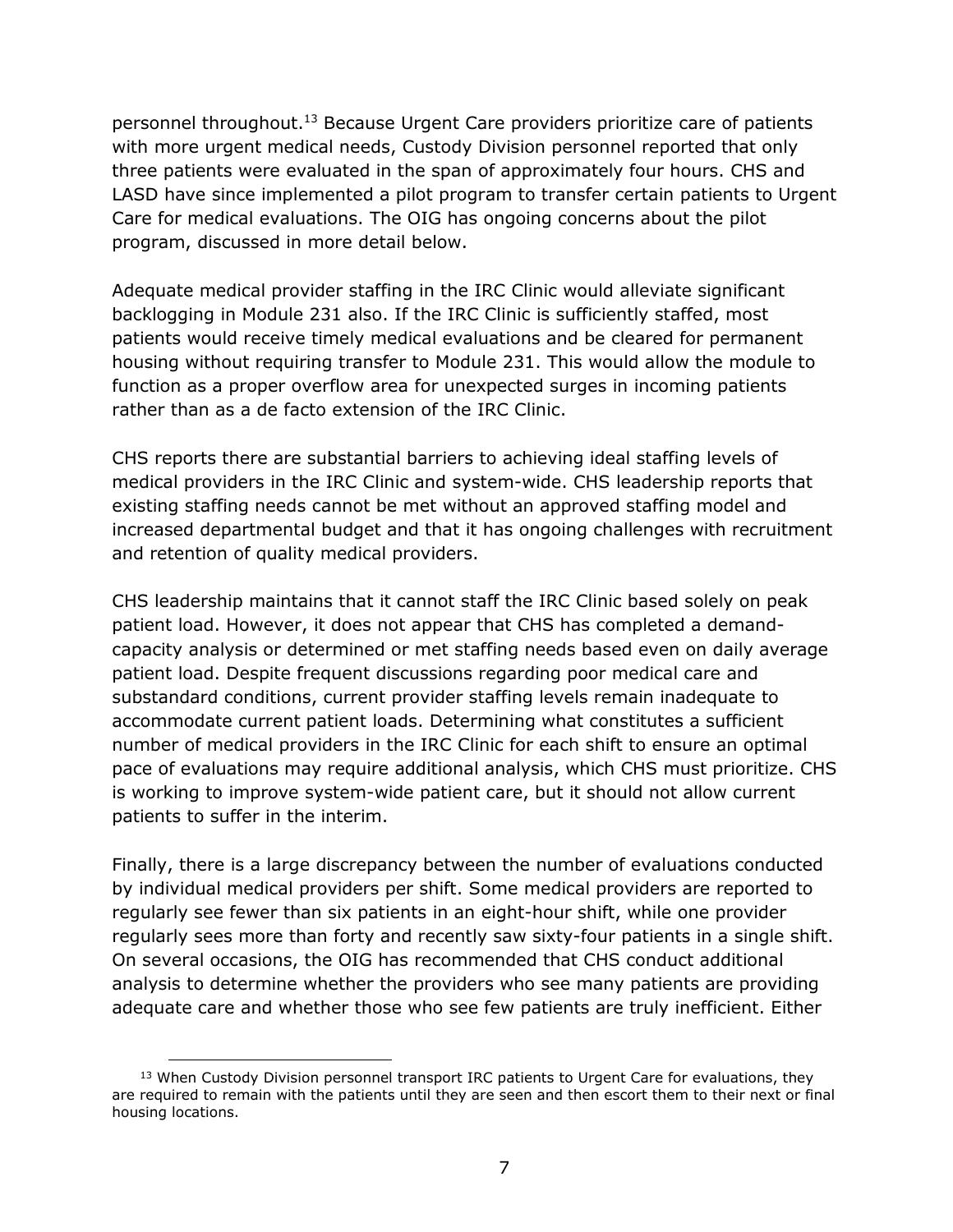way, the discrepancy suggests inconsistent care that varies in efficiency, and inadequate CHS quality control and accountability mechanisms.

#### <span id="page-9-0"></span>Medical Evaluation Prioritization Issues

CHS lead nurses are ultimately responsible for determining the order in which medical providers conduct evaluations, yet, several lead nurses each utilize differing methods for prioritizing waiting patients. All lead nurses reportedly account for patient acuity (patient care needs based on the severity of illnesses) in prioritizing evaluations, however, some reported prioritizing factors that others do not. One lead nurse reported printing a list of all patients in the IRC Clinic arranged in order of wait time at the beginning of the shift and assigning them to medical providers in descending order. Patients who require expedited evaluations were moved to the front of the line on case-by-case bases. Other lead nurses reported prioritizing all patients based on such factors as individual provider efficiency, patient wait time, acuity of patients in the Front Bench Area, and special handle classifications.

CHS reported that no formal policy or guidelines exist for prioritizing medical evaluations, and that nurses rely on clinical acumen to prioritize patient evaluations. While it is important that lead nurses have discretion to account for the dynamic needs of the IRC Clinic, CHS policy should guide that discretion in accordance with generally accepted practices, and the medical standard of care must be met. Sufficient supervision is necessary to ensure that clinical acumen is properly exercised.

In July 2018, LASD created the lead deputy position to monitor wait times and notify the lead nurse of patients who are experiencing excessive wait times. However, lead deputies have expressed that effective Custody-CHS collaboration, and the resulting reduction in wait times and backlogging, depends largely on collaboration by and the resolve of the lead nurse on duty for a given shift. CHS personnel have lodged similar complaints, that some Custody Division personnel are more collaborative than others.

# <span id="page-9-1"></span>**LASD Policy and Population Management Issues**

LASD faces ongoing challenges ensuring the availability of special mental health housing locations for prisoners who present moderate and severe mental illnesses. Prisoners with moderate mental illnesses are housed in Moderate Observation Housing ("MOH") modules while prisoners with severe mental illnesses are housed in HOH modules. From January 2015 to June 2019, CHS estimates that the population of MOH prisoners has increased by thirty-four percent (34%) and the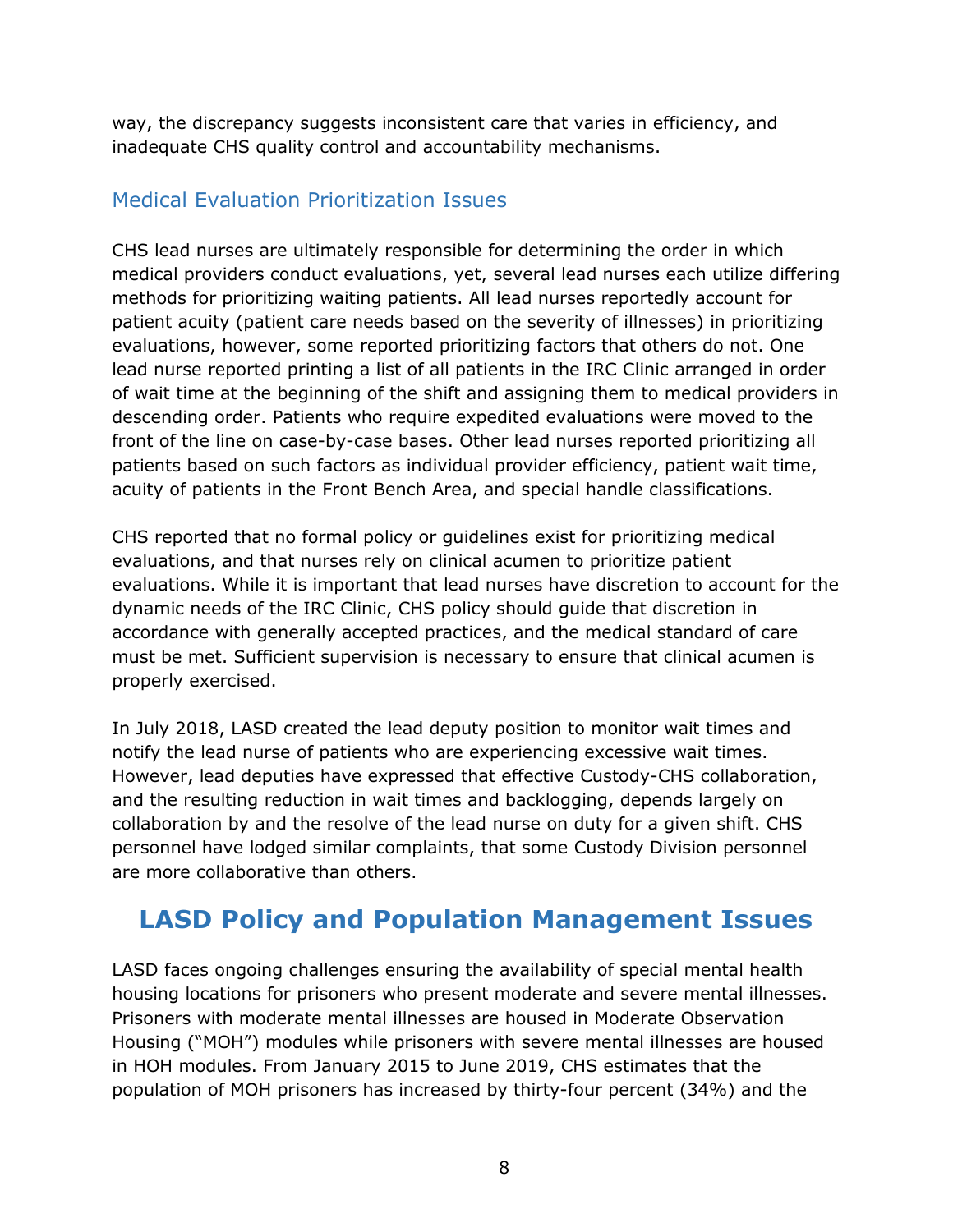population of HOH prisoners has increased by fifty-six percent (56%). During this same period, the average daily prisoner population increased by less than three percent (3%). <sup>14</sup> The steadily increasing populations of prisoners with moderate and severe mental illnesses have led to the MOH and HOH modules often nearing or reaching capacity. When these modules are full, new patients who present with moderate or severe mental illnesses—some of whom are tethered throughout the entire intake process—are required to remain in the IRC Clinic or Module 231 for several additional hours until appropriate housing becomes available.

In addition, effective population management requires adequate information technology infrastructure. LASD reports that its current information technology infrastructure relied upon to the manage the population of prisoners is outdated. This presents ongoing challenges with tracking the population in real-time and optimizing prisoner movement and housing availability.

Custody Division personnel report that staffing shortages may also create additional delays in the IRC intake process. Custody Division personnel transport patients from the IRC Clinic to permanent housing locations upon completion of all required evaluations. When the IRC Clinic is understaffed, Custody Division personnel are not always readily available to transport patients, resulting in additional delays.

Lastly, the influx of prisoners that arrive at the IRC in the late afternoon and evening hours adds to existing backlogs in the intake process. CHS contends that revising the bus schedule to conduct additional transports throughout the day could stagger the incoming prisoner population and potentially alleviate backlogging in the IRC Clinic. Given the complexity of court schedules and a variety of other factors, it is unclear whether the bus schedules could be modified, and if so, whether it would make a meaningful difference in reducing extreme wait times.

#### <span id="page-10-0"></span>Front Bench Policy Issues

In 2016, LASD created new policies and procedures under section 7-03/000.5 of the Custody Division Manual (CDM) regarding the general use of fixed restraints (or the tethering of prisoners to fixed objects) in an effort to provide deputies with "reasonable tools to control prisoners while building safeguards to ensure proper supervision that will limit potential abuse."<sup>15</sup> The CDM allows for exceptions to the "notification/approval process" for the use of fixed restraints during certain "routine

j <sup>14</sup> CHS reports that these figures are estimates that are derived from a point-in-time snapshot due to limitations with LASD's data systems.

<sup>15</sup> *See* Los Angeles County Office of Inspector General, *Overview and Policy Analysis of Tethering in Los Angeles County Jails*, June 2016, at https://oig.lacounty.gov/Reports.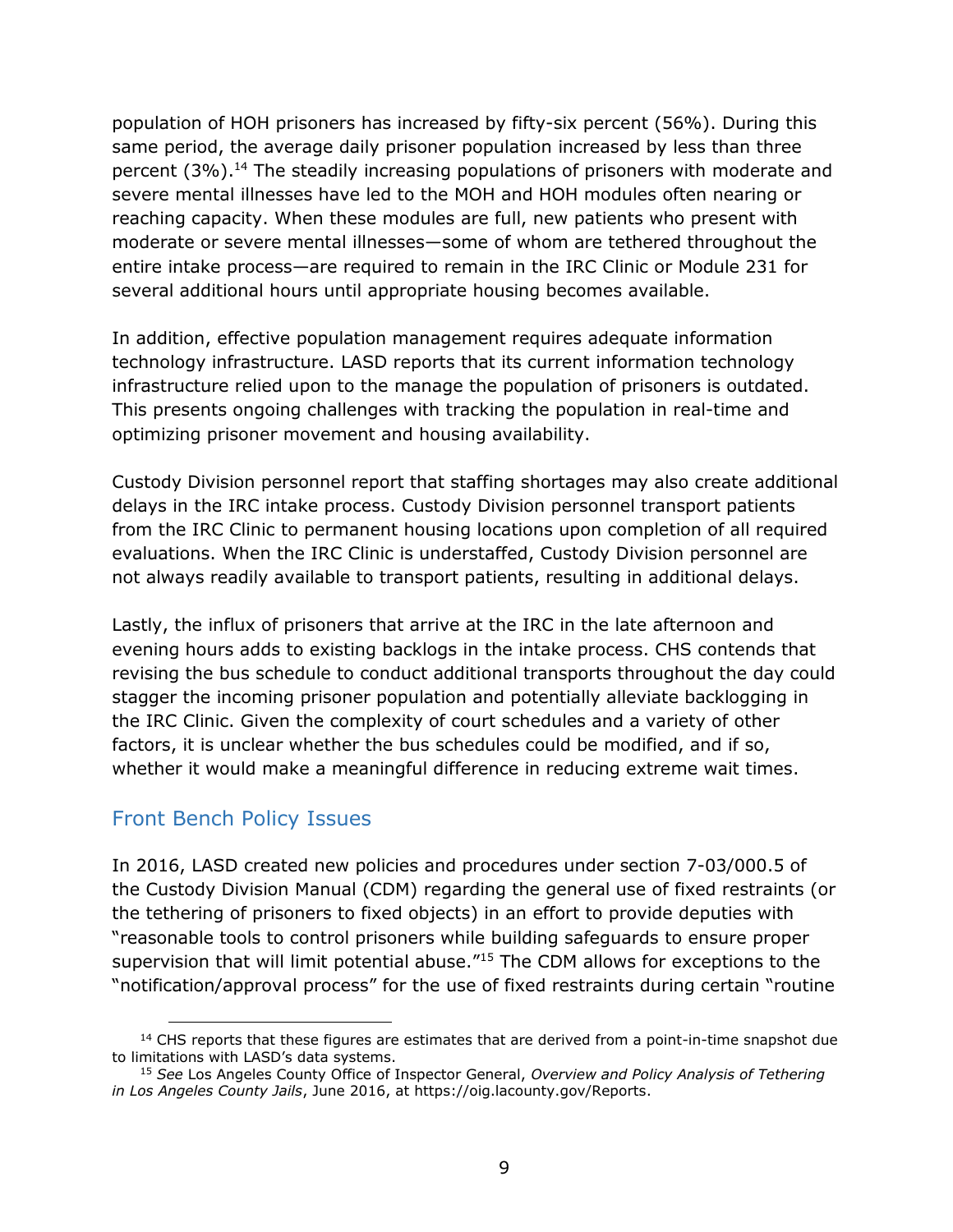procedures" so long as they are "clearly outlined in the facility's unit order."<sup>16</sup> Accordingly, IRC Unit Order 8-40/002.00 ("Unit Order") prescribes procedures for the application of fixed restraints in the IRC Clinic.<sup>17</sup> The medical delays, excessive wait times, substandard conditions, and current Custody Division practices necessitate review and revision of the Unit Order.

The CDM provides that when a prisoner is placed in fixed restraints, a supervising sergeant for that location must be promptly notified and is then responsible for among other requirements: (1) documenting pertinent information, including the reason for the application and all subsequent activities; (2) conducting hourly safety checks<sup>18</sup> to reassess whether the prisoner needs to remain in fixed restraints and ensure that the prisoner has been provided access to toilet facilities and drinking water; and (3) making certain that a medical evaluation is conducted by medical personnel at least once every two hours. If a prisoner remains in fixed restraints for more than four hours, notifications must be made up the chain of command in two-hour intervals until the facility's division commander is notified and consulted.

The Unit Order modifies tethering procedures beyond the scope of the CDM's notification/approval exception and loosens requirements related to basic human needs. For example, the Unit Order requires that the lead deputy offer tethered patients access to the toilet facilities at least once every four hours as opposed to every hour as required by the CDM; otherwise, it is patients' responsibility to request to use the toilet facilities. The Unit Order also requires that tethered patients are offered access to drinking water at least once every two hours as opposed to every hour as required by the CDM.

The Unit Order is also void of key safeguards that are outlined in the CDM. Under the Unit Order, Custody Division personnel are not required to document such information as the reason for the use of fixed restraints, opportunities to use toilet facilities, or access to drinking water. While both the CDM and the Unit Order require that prisoners/patients in fixed restraints be placed in a location where they are in direct and unobstructed visual observation of Custody Division personnel, the Unit Order does not require responsible sergeants to conduct the same safety checks and approve continued restraints as required by the CDM. The Unit Order

 $\overline{a}$ 

<sup>16</sup> Custody Division Manual, 7-03/000.05, Fixed Restraints.

<sup>&</sup>lt;sup>17</sup> Custody Services Division Inmate Reception Center, Unit Order 8-40/002.00, Fixed Restraint of an Inmate.

<sup>&</sup>lt;sup>18</sup> "Safety checks" in the CDM and Unit Order should not to be confused with more frequently referenced Title 15 safety check requirements. The CDM's fixed restraint safety checks require that supervising sergeants verify that the restraint is not causing undue pain, injury, or an obvious medical problem during.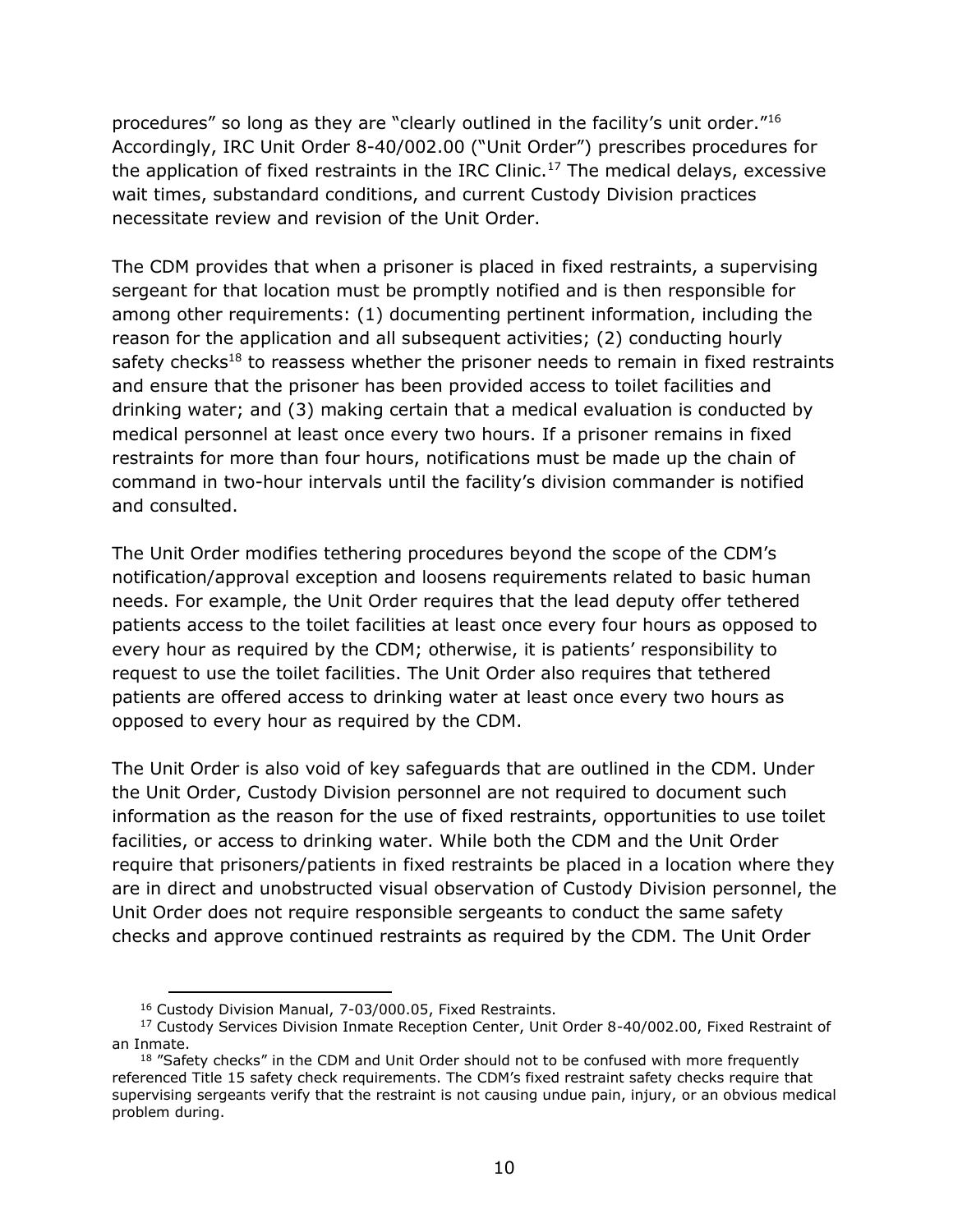does not require periodic medical assessments and first requires notification of a sergeant after four hours.

Typically, when a unit order is silent on protections or requirements that are addressed in the CDM, the CDM controls. However, because the IRC Unit Order covers both routine and non-routine restraint applications, it appears to be used instead as a stand-alone policy. Furthermore, in some instances, it does not appear that more permissive Unit Order requirements are being met.

LASD's failure to adhere to the CDM or the Unit Order has been largely the result of a consistent failure to timely evaluate and process patients through the IRC Clinic. LASD should immediately reevaluate and revise the Unit Order. However Custody Division personnel will likely not be able to comply, and additional safeguards will likely fail, until CHS remedies its own systemic deficiencies. The appropriate remedy for inability to provide for humane treatment is release.

# **Reported Remedial Measures**

<span id="page-12-0"></span>LASD and CHS report that they have taken steps to remedy some systemic deficiencies since 2017. For example, a two-step intake screening process was consolidated into a one-step questionnaire to eliminate redundancies and expedite processing. CHS reports that staff has been dedicated to processing pharmaceutical needs of incoming patients, and both LASD and CHS have dedicated staff to monitoring wait times for patients in the IRC Clinic, including the Front Bench Area. CHS and LASD implemented a pilot program in certain courts whereby patients are screened by nurses and classified by Custody Division personnel so that when they arrive at the IRC, they proceed directly to assigned housing locations. Unfortunately, both LASD and CHS agree that these measures did not result in substantially reduced wait times and backlogging.

The most significant improvement to patient care since the medical and mental health care consolidation is CHS's opening of its Urgent Care in June 2018. Urgent Care offers prisoner/patients with urgent medical needs immediate medical attention in a licensed care setting. This is particularly important given that LASD's CTC maintains only fifty-five licensed beds, which is inadequate for the size and needs of the population. Since its establishment, wait times for housed patients with medical needs have decreased substantially, quality of care has improved, and Urgent Care patients report feeling like they receive good care from Urgent Care providers. Currently, Urgent Care maintains hours of 6:00 a.m. to 10:00 p.m. daily. Urgent Care currently has the capacity to see more patients, and CHS and LASD should increase its staffing and hours of operation to twenty-four hours a day.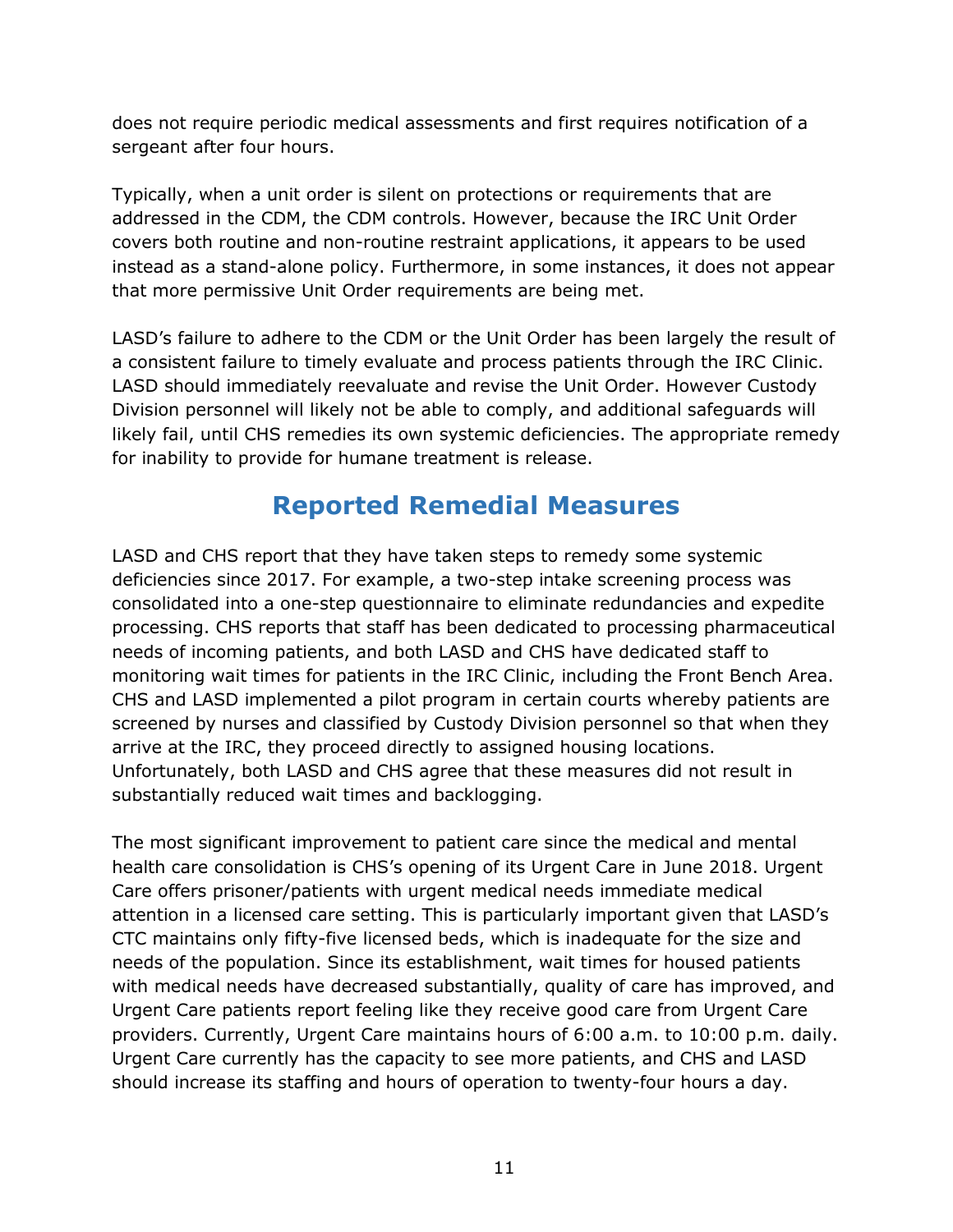On September 23, 2019, CHS and LASD initiated a pilot program to transport certain patients from the IRC Clinic to Urgent Care for medical evaluations and clearance for transfer to permanent housing. Currently, only patients who are cleared by CHS and deemed safe by LASD may be transferred to Urgent Care. CHS reports that if/when additional providers are hired, patients with urgent medical needs will be transferred to Urgent Care for medical evaluations and patients with non-urgent medical needs will be transported directly from the IRC Clinic to permanent housing locations and placed in a medical evaluation queue at their respective housing locations.

The OIG has concerns about the feasibility and efficiency of the Urgent Care pilot program. Requiring personnel to transport severely mentally ill patients who require fixed restraints while in the IRC Clinic may increase the risk of force and is time and resource intensive. It seems that a more efficient approach would be to assign Urgent Care providers to the IRC Clinic as needed. Resolving the IRC Clinic processing issues is complex and requires close Custody-CHS collaboration and clear communication to all IRC personnel.

In the first week of October 2019, LASD and CHS reported improved conditions in the IRC Clinic and OIG personnel conducted a site visit on October 7, 2019. Indeed, OIG personnel observed only three patients tethered in the Front Bench Area and relatively few patients in the IRC Clinic overall. Most notably and for the first time, OIG personnel also observed four medical providers conducting evaluations. CHS and Custody Division personnel reported that additional providers were now regularly assigned to the IRC Clinic, and as a result, patient flow had improved significantly. The Urgent Care pilot program is also in effect and may be contributing to reduced wait times. However as of the October 7 site visit, relatively few patients had been transported to Urgent Care for medical evaluation, and CHS and Custody Division personnel consistently reported that the improved conditions were predominantly due to increased medical provider staffing. The OIG will continue to monitor wait times and conditions in the IRC Clinic.

## **Recommendations**

<span id="page-13-0"></span>**Recommendation 1**: CHS should consistently staff the IRC Clinic with four providers during each shift until it completes a comprehensive assessment of patient and staffing needs, after which it should maintain staffing at identified appropriate levels.

**Recommendation 2**: CHS should implement and maintain a twenty-four hour oncall medical provider staffing rotation for the IRC Clinic and Module 231 that compensates for leaves, unexpected absences, and patient load.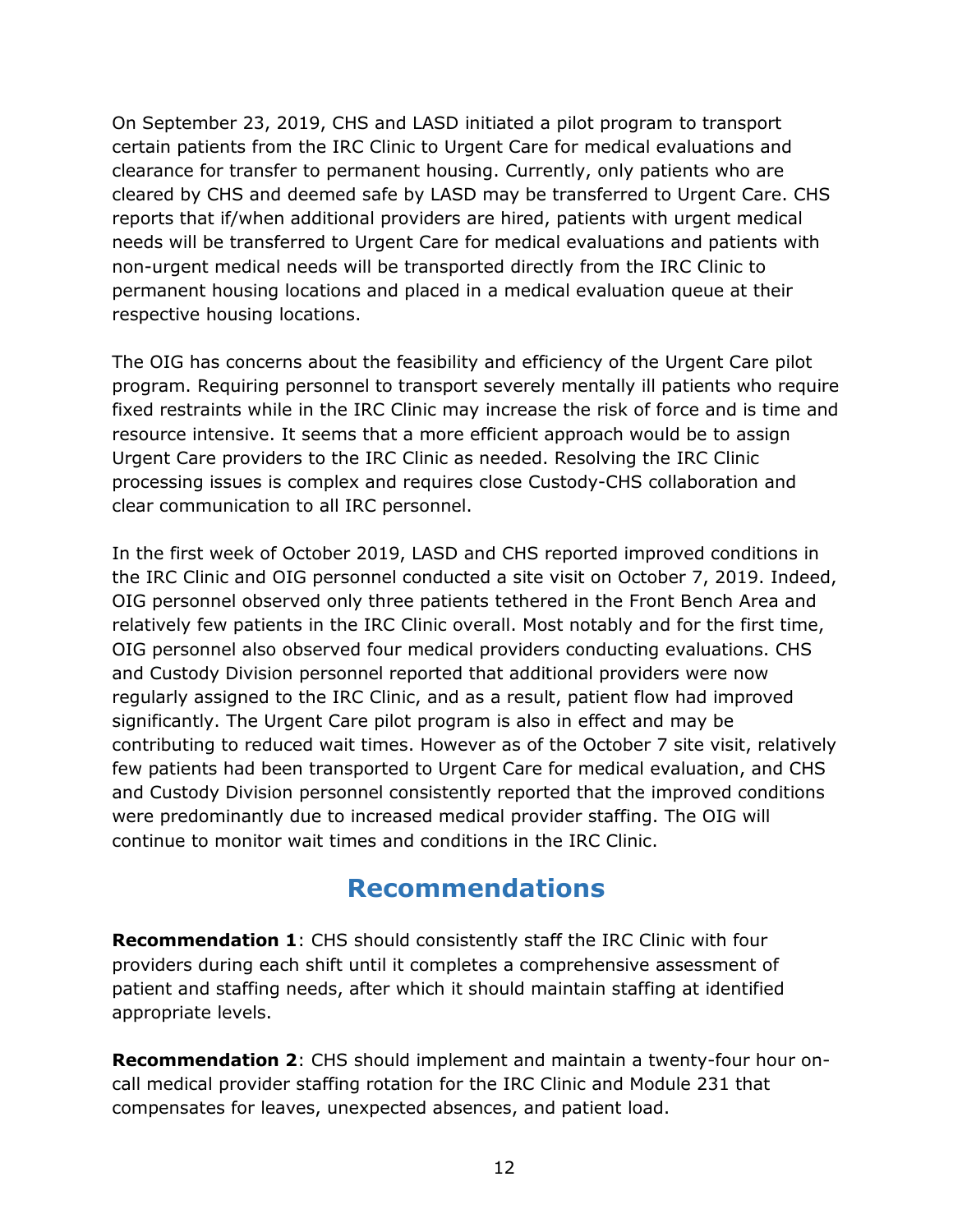**Recommendation 3**: CHS and LASD should reevaluate the feasibility and safety of the plan to transport IRC Clinic patients to Urgent Care for medical clearance, unless patients otherwise require that level of care.

**Recommendation 4**: CHS and Custody should dedicate sufficient medical and Custody Division personnel to expand Urgent Care to twenty-four hours a day.

**Recommendation 5**: CHS should implement internal accountability mechanisms to ensure that all medical providers conduct evaluations efficiently and in accordance with the medical standard of care.

**Recommendation 6**: CHS should create and implement guidelines on prioritizing medical evaluations that account for all relevant factors, including the acuity of mentally ill patients tethered in the Front Bench Area, in order to standardize the methods utilized by lead nurses.

**Recommendation 7**: The County should increase efforts to divert qualified prisoners with mental illnesses to community-based mental health treatment programs in order to alleviate overcrowding in mental health housing locations. In addition, LASD should maintain adequate mental health housing for prisoners with moderate and severe mental illnesses.

**Recommendation 8**: CHS, in collaboration with LASD, should identify and implement a tracking mechanism that can generate real time and aggregate population data about mentally ill prisoners and their current mental health classifications.

**Recommendation 9**: LASD should work with the courts and other County partners to explore the feasibility of revising the bus schedule as necessary to conduct additional transports throughout the day and reduce IRC Clinic backlogging.

**Recommendation 10**: LASD should immediately implement and maintain adequate staffing of Custody Division personnel in the IRC Clinic during all shifts to transport patients as needed and without delay.

**Recommendation 11**: LASD should rescind the IRC Unit Order regarding fixed restraints or revise it to ensure it complies with LASD's CDM.

**Recommendation 12**: CHS should work closely with LASD leadership to identify and implement all additional strategies necessary to eliminate backlogging,